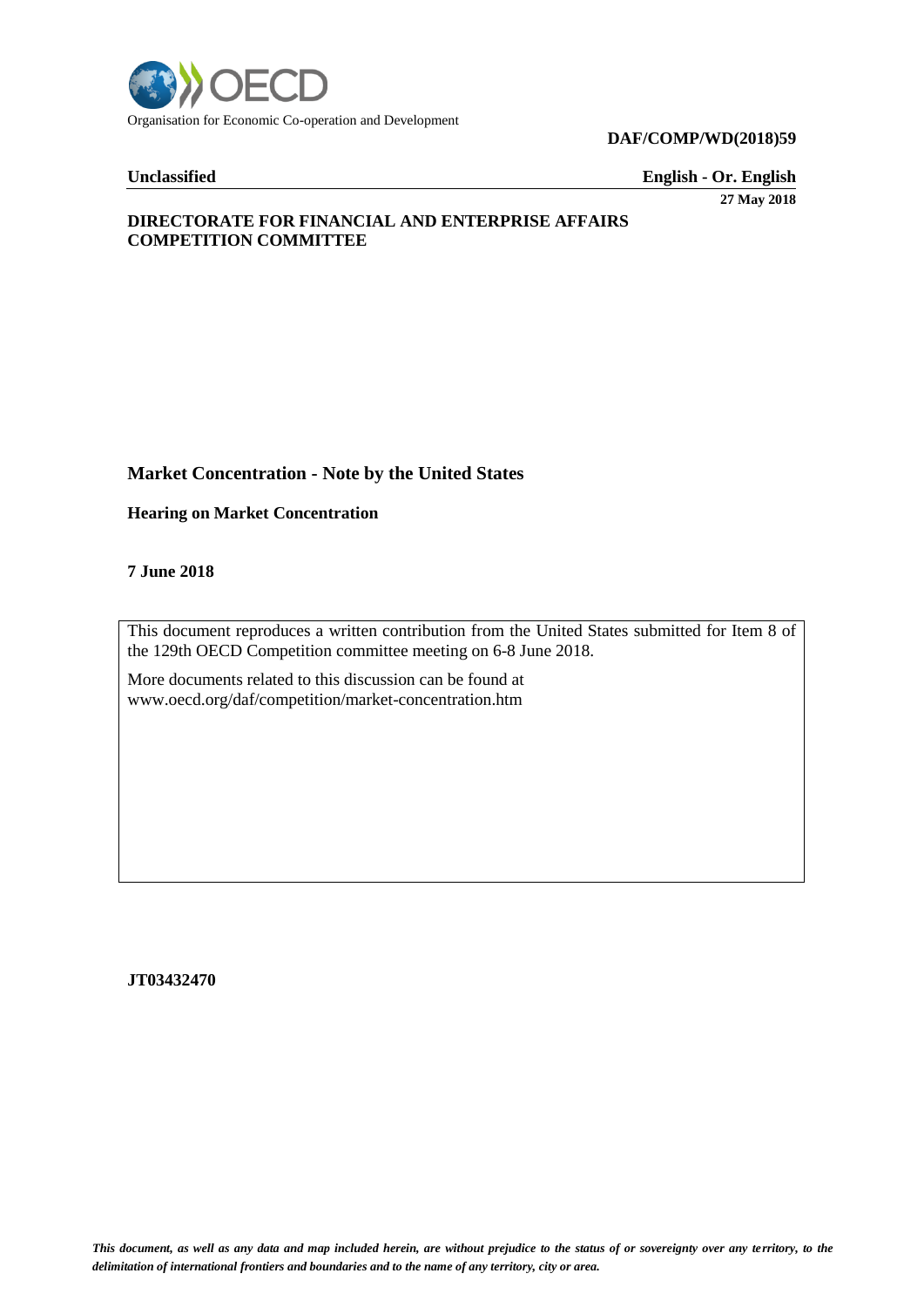# *United States*

1. Academics<sup>1</sup> and journalists<sup>2</sup> recently made claims of increasing concentration throughout the U.S. economy. Two years ago, the U.S. Council of Economic Advisers (CEA) published an "issue brief" pointing to indications of "a decline of competition," including "increasing industry concentration."<sup>3</sup> All of these claims are based on essentially the same data from the U.S. Census Bureau. The U.S. Department of Justice (Department) and Federal Trade Commission (collectively, the U.S. Agencies) find the claims of increasing concentration are unsupported by data for meaningful markets.

2. The U.S. Agencies and the U.S. courts define relevant markets quite narrowly because they include only goods or services that customers view as close substitutes. As articulated by the U.S. Supreme Court, a "market is composed of products that have reasonable interchangeability for the purposes for which they are produced—price, use and qualities considered."<sup>4</sup> The Court also explained that: "[f]or every product, substitutes exist. But a relevant market cannot meaningfully encompass that infinite range. The circle must be drawn narrowly to exclude any other product to which, within reasonable variations in price, only a limited number of buyers will turn . . . ."<sup>5</sup>

3. Under the U.S. Agencies' Horizontal Merger Guidelines and the hypothetical monopolist test, "Market definition focuses solely on demand substitution factors, i.e., on customers' ability and willingness to substitute away from one product to another in response to a price increase or a corresponding non-price change such as a reduction in product quality or service."<sup>6</sup> But the U.S. Census Bureau does not categorize economic activity this way. It places a priority on "facilitating accurate reporting by business firms, which usually means that it must follow the way firms have grouped together or segregated their production operations."<sup>7</sup>

<sup>&</sup>lt;sup>1</sup> David Autor et al., Concentrating on the Fall of the Labor Share, 107 American Economic Review (Papers & Proceedings) 180 (2017); David Autor et al., The Fall of the Labor Share and the Rise of Superstar Firms (May 1, 2017), https://economics.mit.edu/files/12979; Gustavo Grullon et al., Are US Industries Becoming More Concentrated? (Oct. 2016), https://finance.eller.arizona.edu/sites/finance/files/grullon\_11.4.16.pdf.

<sup>2</sup> Too Much of a Good Thing, Economist, Mar. 24, 2016, https://www.economist.com/ news/briefing/21695385-profits-are-too-high-america-needs-giant-dose-competition-too-muchgood-thing.

<sup>3</sup> Council of Economic Advisors, Benefits of Competition and Indicators of Market Power 4 (Council of Economic Advisors Issue Brief updated May 2016), https://obamawhitehouse. archives.gov/sites/default/files/page/files/20160502\_competition\_issue\_brief\_updated\_cea.pdf.

 $4$  United States v. E.I. du Pont de Nemours & Co., 351 U.S. 377, 404 (1956).

 $<sup>5</sup>$  Times-Picayune Publishing Co. v. United States, 345 U.S. 594, 612 n.31 (1953).</sup>

 $6$  U.S. Department of Justice and Federal Trade Commission, Horizontal Merger Guidelines § 4 (2010), https://www.justice.gov/atr/file/810276/download.

<sup>&</sup>lt;sup>7</sup> F.M. Scherer & David Ross, Industrial Market Structure and Economic Performance 74–75 (1990).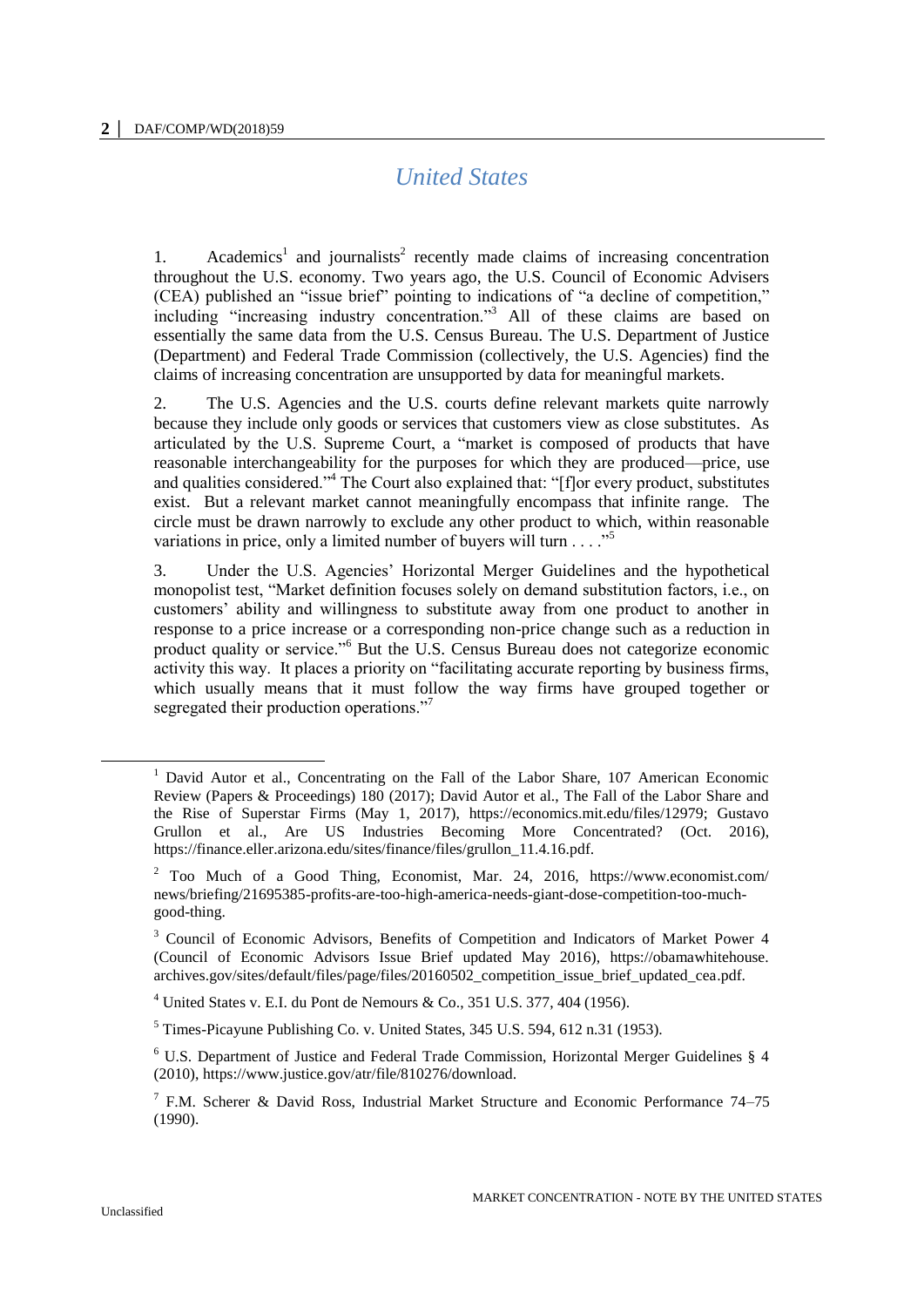4. Concentration never tells the whole story about competition, and the proper delineation of the relevant market is critical if concentration is to tell any part of the story. Concentration is meaningless for competition analysis when measured in an economic sector much narrower or much broader than a relevant market. Take the case of lead writing pencils. Observing that the U.S. had just one producer of yellow lead pencils would not indicate an absence of competition because pencils painted other colors are close substitutes for pencil buyers. Likewise, observing that thousands of companies produce wood products would not indicate the presence of competition in pencils because one cannot write with a set of wooden toy blocks.

5. The U.S. Census Bureau publishes data for broad ranges of economic activity at several levels of aggregation. At no level is the Census data capable of demonstrating increasing concentration of "*relevant markets"* in the antitrust sense, i.e., ranges of economic activity in which competitive processes determine price and quality, and in which the impact of agreements, mergers, and unilateral conduct are evaluated in competition law. The U.S. Agencies agree with Carl Shapiro, a recent member of the CEA, that the evidence on concentration cited by the CEA is "not informative regarding the state of competition."<sup>8</sup>

6. Industrial organization economists learned long ago that the level of aggregation in Census data is excessive for their research purposes. In the 1960s and 1970s, their research employed Census data for the 4-digit manufacturing industries within the Standard Industrial Classification (SIC) system.<sup>9</sup> Two studies conducted in the late 1980s compared the breadth of these industries to the scope of relevant markets in the Department's merger complaints<sup>10</sup> and to the scope of collusion in the Department's cartel indictments.<sup> $\Pi$ </sup> The studies found that SIC 4-digit industries were much broader than relevant markets, often more than a hundred times broader. Therefore, the SIC 4-digit industries were not useful in assessing the degree of competition.

7. SIC 4-digit manufacturing industries frequently were overly broad in their product dimensions because they combined thousands of products with similar production processes. For example, chemicals and pharmaceuticals were divided among just 14 SIC 4-digit industries, with all "drugs" combined in a single industry. In addition, some SIC 4-digit manufacturing industries were overbroad because relevant markets were regional or local, whereas the data were national.

8. The North American Industry Classification System (NAICS), which replaced the SIC system, does not produce less aggregated data. The NAICS divides the economy into 2-digit sectors, which are further divided into 3-digit subsectors, and 6-digit industries. In

<sup>8</sup> Carl Shapiro, Antitrust in a Time of Populism, International Journal of Industrial Organization (forthcoming 2018).

<sup>&</sup>lt;sup>9</sup> See, e.g., Leonard W. Weiss, The Concentration-Profits Relationship and Antitrust, in Industrial Concentration: The New Learning 184 (Harvey J. Goldschmid, H. Michael Mann & J. Fred Weston, eds. 1974).

<sup>&</sup>lt;sup>10</sup> Russell W. Pittman & Gregory J. Werden, The Divergence of SIC Industries from Antitrust Markets: Some Evidence from Justice Department Merger Cases, 33 Economic Letters 283 (1990).

<sup>&</sup>lt;sup>11</sup> Gregory J. Werden, The Divergence of SIC Industries from Antitrust Markets: Some Evidence from Price Fixing Cases, 28 Economic Letters 193 (1988).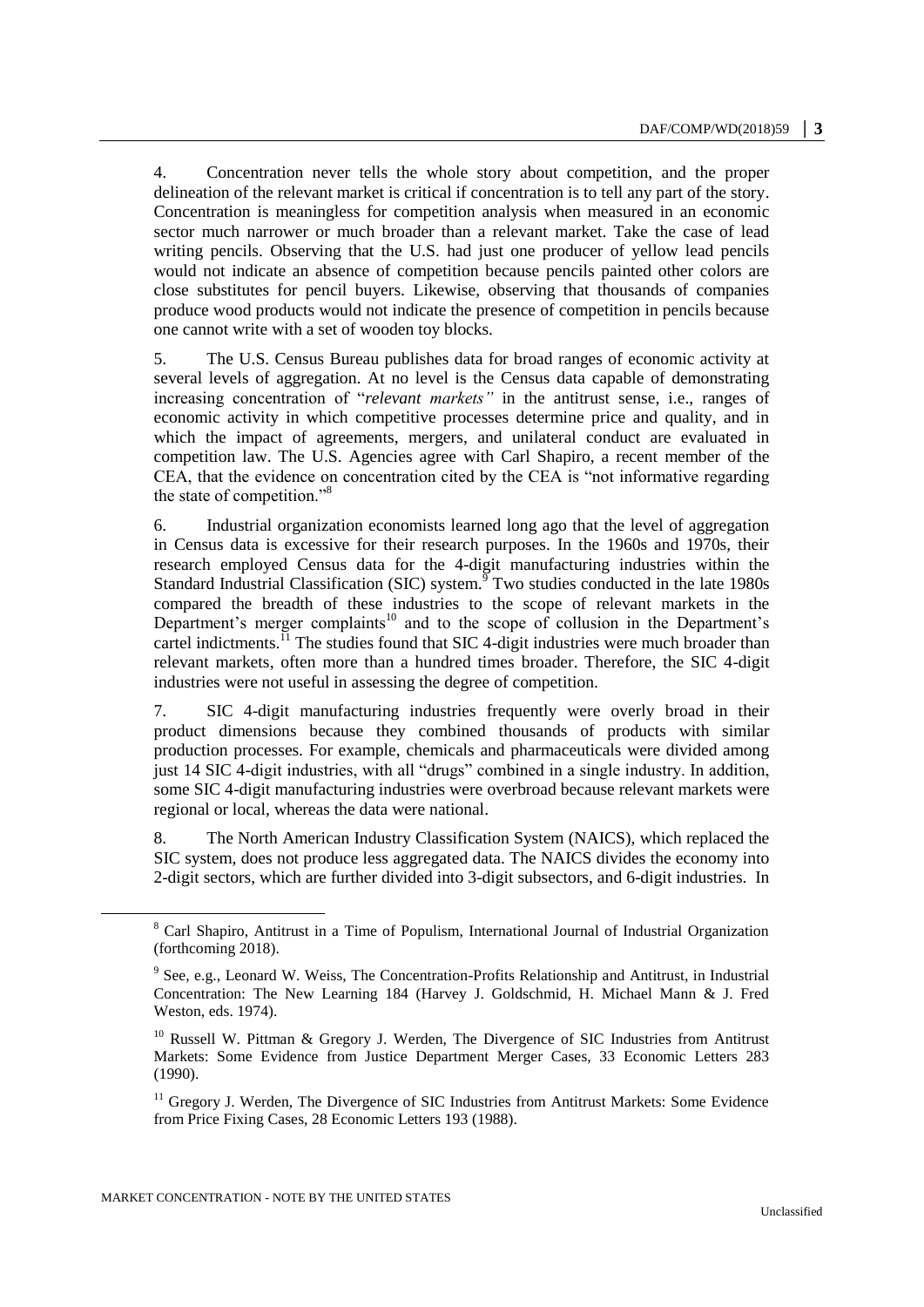manufacturing, NAICS 6-digit industries are slightly broader than were SIC 4-digit industries.

9. The narrowest NAICS classifications typically are much broader than antitrust markets. In a forthcoming article, Department economists Gregory Werden and Luke Froeb compare the volume of commerce in the relevant markets alleged in merger complaints filed by the Department during fiscal years 2013–15 to the shipments in the corresponding NAICS 6-digit industries.<sup>12</sup> For 32 of the 44 relevant markets examined, the NAICS industry is more than a hundred times broader.

10. Many of the 32 relevant markets in the merger complaints were single localities within the United States, while NAICS industries span the entire United States. Local markets alleged in the merger complaints include those for crushed stone, film exhibition, radio advertising, and waste management. Because so many non-manufacturing markets are local, NAICS data are not capable of assessing market concentration trends for the whole economy. For example, it tells us nothing about the choices facing a customer of waste management services in Denver to note that two national waste management firms have merged. Either or both of those firms might not have had a premerger presence in Denver.

11. Those claiming increasing concentration do not address the shortcomings of the NAICS data. The *Economist* relied on NAICS 6-digit industry data to plot a graph of the most recent 4-firm concentration ratio (CR<sub>4</sub>) against the change in the CR<sub>4</sub> since 1997.<sup>13</sup> Some recent academic work even more problematically used NAICS 3-digit subsectors,<sup>14</sup> which are ten times as aggregated as NAICS 6-digit industries. The CEA used Census data for 13 of the 24 NAICS 2-digit sectors, which are forty times as aggregated as NAICS 6-digit industries.

12. Excessive aggregation does not merely introduce noise or bias in the concentration measures; it masks actual trends in market concentration. This is explained in three progressively more complex examples built on a common theme. All of the examples assume that concentration is observed for NAICS 3-digit subsectors, that each subsector consists of 10 distinct markets, and that concentration trends are discerned by comparing 2018 observations to 1998 observations.

13. A basic problem with excessive aggregation is that it causes many non-horizontal mergers to produce the same observable effects on concentration as horizontal mergers. Suppose that each market contained 10 equal-sized firms in 1998, yielding market HHIs of 1,000, but we observed only subsectors containing 100 equal-sized firms, yielding subsector HHIs of 100. Suppose that, in 2018, we observed that each subsector consists of just 10 equal-sized firms, yielding a subsector HHI of 1,000. The key insight is that these observations indicate nothing about changes in market concentration. The observations are consistent both with market HHIs increasing from 1,000 to 10,000, and with all of the market HHIs remaining at 1,000. The market HHIs would be 10,000 in 2018 if one firm in each market had acquired every other firm in the market, and the market HHIs would

l

<sup>&</sup>lt;sup>12</sup> Gregory J. Werden & Luke Froeb, DON'T PANIC: A Guide to Claims of Increasing Concentration, Antitrust (forthcoming), https://ssrn.com/abstract=3156912. Werden and Froeb elaborate many points in this note.

 $13$  See note 2.

 $14$  See Grullon et al., supra note 1.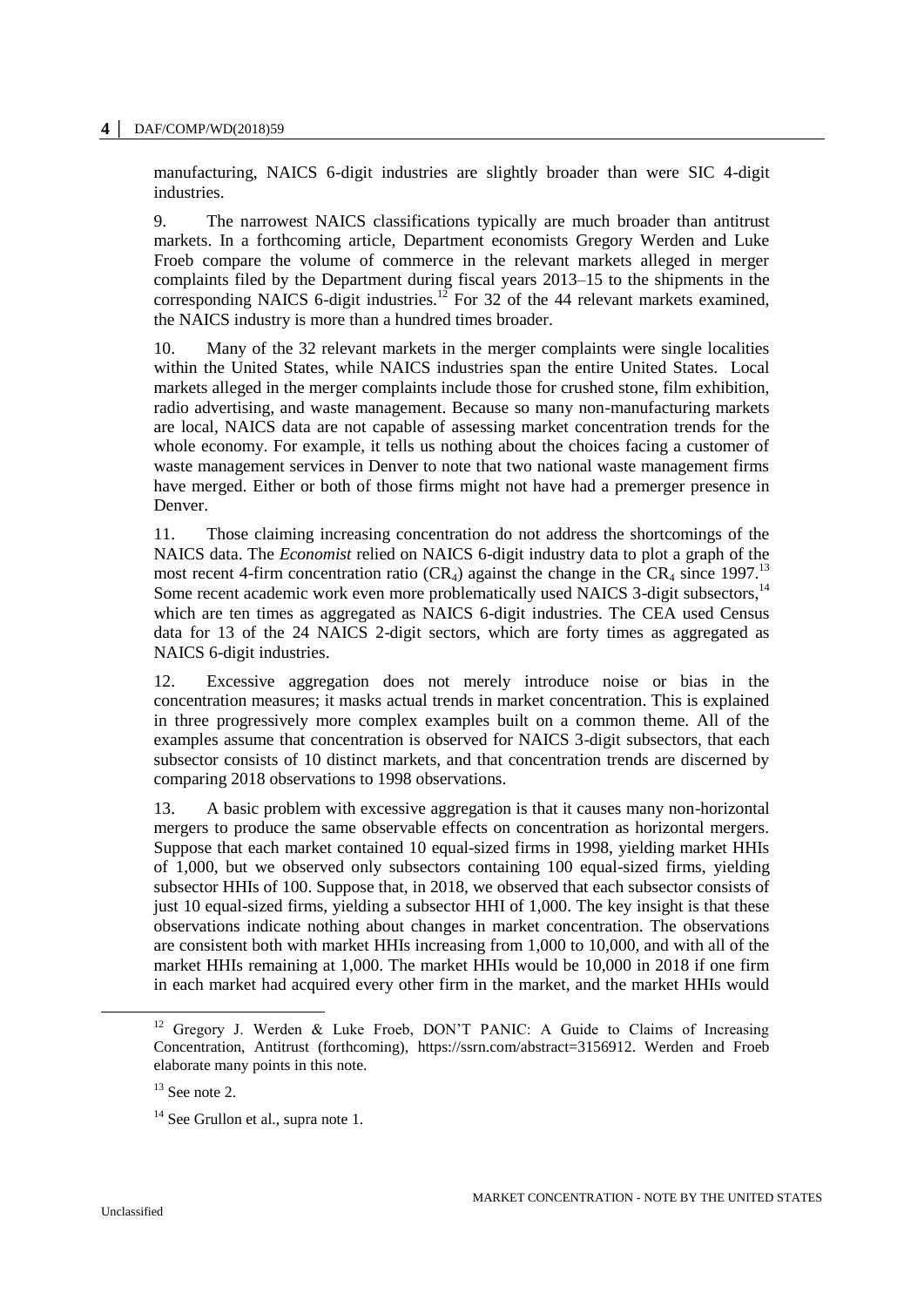be 1,000 in 2018 if every firm in one market had acquired one firm in every other market. In the former case, all markets have become monopolies, while in the latter, all have remained structurally competitive.

14. Increasing concentration also can be observed at the level of subsectors absent any change in market concentration and any merger activity. Suppose that some of the markets were more concentrated than others in 1998. In particular, half of the markets in each subsector had five equal-sized firms and half had ten equal-sized firms. Further, suppose that the former firms were twice the size of the latter, so all markets initially were of equal size. What we observe for 1998, however, is only that each subsector consisted of 50 firms of size *x* and 25 firms of size 2*x*, yielding HHIs of 150. Suppose that the only thing that changed between 1998 and 2018 was that the five-firm markets grew to twice the size of the ten-firm markets. With market structure unchanged, the market HHIs are unchanged, but the change in subsector composition causes the observed subsector HHIs to increase from 150 to 200.

15. The third example shows that excessive aggregation makes it possible to observe increasing concentration when market concentration has declined in every market in the economy. Suppose everything is just as in the second example except that every market experienced entry between 1998 and 2018, with the five-firm markets both doubling in size and ending up with six equal-sized firms, and the ten-firm markets ending up with twelve equal-sized firms. Every market in the economy is less concentrated in 2018 than in 1998; the market HHIs are 1,667 and 833 rather than 2,000 and 1,000. But the change in subsector composition causes observed concentration, at the subsector level, to increase. The combination of entry with the change in subsector composition causes the subsector HHIs to increase from 150 to 167.

16. Reliable data on concentration at the market level is available for very little of the U.S. economy. It is, however, available for the airline and banking industries, two highly visible sectors in which significant merger activity has occurred and in which there is a common misperception of increased concentration. Despite numerous airline mergers, economists report that route-level concentration has slightly decreased.<sup>15</sup> And despite 10,000 bank mergers, economists at the Board of Governors of the Federal Reserve report that local market concentration did not increase.<sup>16</sup>

17. With no reliable data for most of the U.S. economy, it is impossible to know whether market concentration increased significantly in any parts of the economy. But even assuming some significant increases in market concentration have occurred, that

<sup>&</sup>lt;sup>15</sup> See Severin Borenstein, The Evolution of U.S. Airline Competition, Journal of Economic Perspectives, Spring 1992, 45 (data for 1984–90); Kai Hüschelrath & Kathrin Müller, Low Cost Carriers and the Evolution of the Domestic U.S. Airline Industry, 13 Competition and Regulation in Network Industries 133 (2012) (data for 1995–2009); United States Government Accountability Office, Airline Competition: The Average Number of Competitors Serving the Majority of Passengers Has Changed Little in Recent Years, but Stakeholders Voice Concerns about Competition (June 2014) (data for 2007–12).

<sup>&</sup>lt;sup>16</sup> See Stephen A. Rhoades, Bank Mergers and Banking Structure in the United States, 1980–98 (Board of Governors of the Federal Reserve System, Staff Study 174, Aug. 2000), https://www.federalreserve.gov/pubs/staffstudies/2000-present/ss174.pdf; Robert M. Adams, Consolidation and Merger Activity in the United States Banking Industry from 2000 through 2010 (FEDS Working Paper No. 2012-51, Aug. 8, 2012), https://ssrn.com/abstract=2193886.